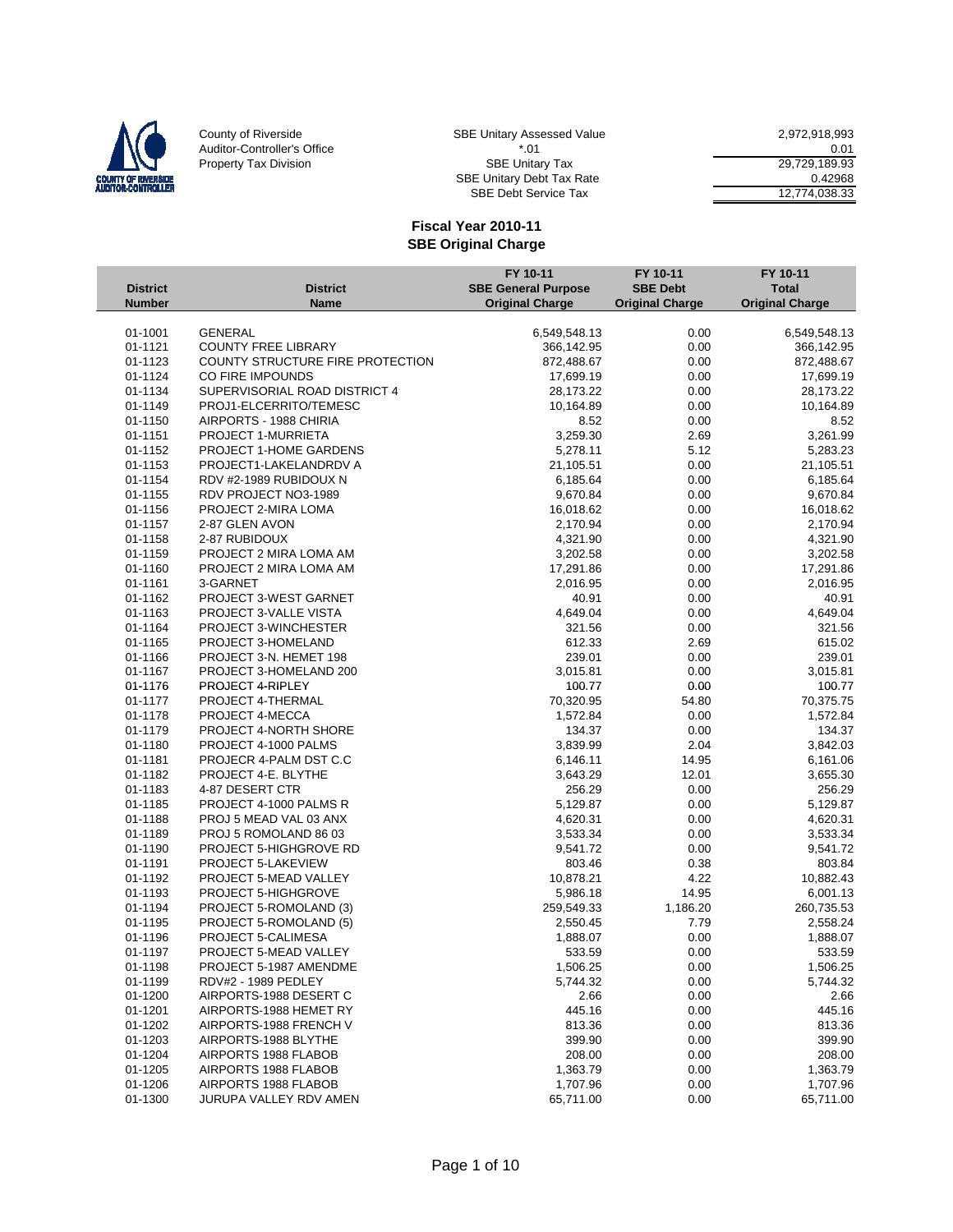

| E Unitary Assessed Value | 2.972.918.993 |
|--------------------------|---------------|
| $*$ 01                   | 0.01          |
| <b>SBE Unitary Tax</b>   | 29.729.189.93 |
| E Unitary Debt Tax Rate  | 0.42968       |
| SBE Debt Service Tax     | 12,774,038.33 |

|                 |                                 | FY 10-11                   | FY 10-11               | FY 10-11               |
|-----------------|---------------------------------|----------------------------|------------------------|------------------------|
| <b>District</b> | <b>District</b>                 | <b>SBE General Purpose</b> | <b>SBE Debt</b>        | <b>Total</b>           |
| <b>Number</b>   | <b>Name</b>                     | <b>Original Charge</b>     | <b>Original Charge</b> | <b>Original Charge</b> |
|                 |                                 |                            |                        |                        |
| 02-2000         | MARCH AIR BASE RDV PRO          | 6,507.33                   | 0.00                   | 6,507.33               |
| 02-2051         | CITY OF BANNING DEBT SERV       | 64,906.77                  | 0.00                   | 64,906.77              |
| 02-2057         | <b>BANNING DOWNTOWN RDV</b>     | 54,295.09                  | 1,610.68               | 55,905.77              |
| 02-2058         | <b>BANNING DOWNTOWN RDV 7</b>   | 2,426.78                   | 25.93                  | 2,452.71               |
| 02-2059         | BANNING DOWNTOWN RDV 8          | 17,429.31                  | 404.04                 | 17,833.35              |
| 02-2060         | <b>BANNING MIDWAY RDV</b>       | 1,477.90                   | 0.00                   | 1,477.90               |
| 02-2061         | BANNING DOWN/MID 03 AN          | 7,155.64                   | 0.00                   | 7,155.64               |
| 02-2102         | CITY OF BEAUMONT ANX            | 51,028.59                  | 0.00                   | 51,028.59              |
| 02-2103         | BEAUMONT RDV PROJ               | 12,568.89                  | 0.00                   | 12,568.89              |
| 02-2152         | CITY OF BLTHE ANX               | 62,735.26                  | 0.00                   | 62,735.26              |
| 02-2153         | <b>BLYTHE RDV #1</b>            | 4,501.93                   | 0.00                   | 4,501.93               |
| 02-2154         | BLYTHE RDV AMND #1              | 3,348.89                   | 0.00                   | 3,348.89               |
| 02-2155         | BLYTHE RDV AMND #2 AB1          | 725.03                     | 0.00                   | 725.03                 |
| 02-2156         | BLYTHE PROJ1 AMEND 3 R          | 2,133.87                   | 0.00                   | 2,133.87               |
| 02-2157         | BLYTHE PROJ NO 1 03 AN          | 602.84                     | 0.00                   | 602.84                 |
| 02-2170         | <b>CITY OF CALIMESA</b>         | 8,087.65                   | 0.00                   | 8,087.65               |
| 02-2172         | CALIMESA RDV PROJ 1             | 549.04                     | 0.00                   | 549.04                 |
| 02-2173         |                                 | 232.02                     | 0.00                   | 232.02                 |
| 02-2190         | CITY OF CANYON LAKE             | 7,433.74                   | 0.00                   | 7,433.74               |
| 02-2191         |                                 | 171.38                     | 0.00                   | 171.38                 |
| 02-2224         | CATHEDRAL CITY FIRE             | 2,937.13                   | 0.00                   | 2,937.13               |
| 02-2225         | CITY OF CATHEDRAL CITY          | 38,297.14                  | 0.00                   | 38,297.14              |
| 02-2226         | CATHEDRAL CITY RDV              | 51,896.85                  | 126.72                 | 52,023.57              |
| 02-2227         | CATHEDRAL CITY RDV #2           | 63,418.38                  | 60.93                  | 63,479.31              |
| 02-2229         | CATHEDRAL CITY RDV #3           | 274,898.06                 | 506.49                 | 275,404.55             |
| 02-2252         | CITY OF COACHELLA ANX           | 29,883.29                  | 0.00                   | 29,883.29              |
| 02-2253         | COACHELLA RDV PROJ ARE          | 4,587.96                   | 15.84                  | 4,603.80               |
| 02-2254         | COACHELLA RDV PROJ ARE          | 25,031.02                  | 246.28                 | 25,277.30              |
| 02-2255         | COACHELLA RDV PROJ 2-8          | 66.29                      | 0.00                   | 66.29                  |
| 02-2256         | COACHELLA RDV PROJ 3            | 14,762.69                  | 51.10                  | 14,813.79              |
| 02-2257         | COACHELLA RDV PROJ 4            | 18,410.91                  | 0.00                   | 18,410.91              |
| 02-2297         | CORONA TEMESCAL CYN R           | 6,334.84                   | 0.00                   | 6,334.84               |
| 02-2300         | CORONA DOWNTOWN RDV AB          | 7,519.13                   | 0.00                   | 7,519.13               |
| 02-2301         | CITY OF CORONA DEBT SERV        | 380,161.92                 | 0.00                   | 380,161.92             |
| 02-2302         | CORONA DOWNTOWN RENEWA          | 4,481.03                   | 16.22                  | 4,497.25               |
| 02-2304         | <b>CORONA REDEV PROJECT A</b>   | 116,876.43                 | 234.40                 | 117,110.83             |
| 02-2308         | CORONA RDV PROJ A-85AN          | 9,928.66                   | 4.85                   | 9,933.51               |
| 02-2309         | CORONA RDV PROJ A-AMD           | 8,855.68                   | 0.00                   | 8,855.68               |
| 02-2310         | CORONA MAIN ST SO, RDV          | 1,900.35                   | 0.00                   | 1,900.35               |
| 02-2318         | CORONA RDV PROJ A-AMEN          | 10,187.33                  | 0.00                   | 10,187.33              |
| 02-2321         | CITY OF DESERT HOT SPRINGS      | 31,974.58                  | 0.00                   | 31,974.58              |
| 02-2323         | DESERT HOT SPGS RDV 1           | 70,674.41                  | 1,737.78               | 72,412.19              |
| 02-2327         | DESERT HOT SPGS RDV 2           | 7,924.21                   | 67.06                  | 7,991.27               |
| 02-2328         | DHS #1&2 RDV 98 ANX AB          | 13,533.67                  | 0.00                   | 13,533.67              |
| 02-2352         | CITY OF LAKE ELSINORE ANX       | 48,139.52                  | 0.00                   | 48,139.52              |
| 02-2353         | RANCHO LAGUNA RDV 1             | 117,362.24                 | 194.17                 | 117,556.41             |
| 02-2354         | RANCHO LAGUNA RDV 2             | 83,456.96                  | 56.97                  | 83,513.93              |
| 02-2355         | RANCHO LAGUNA RDV 3             | 13,711.40                  | 0.00                   | 13,711.40              |
| 02-2374         | LA QUINTA NO-LOW                | 11,137.92                  | 0.00                   | 11,137.92              |
| 02-2375         | CITY OF LA QUINTA               | 24,554.99                  | 0.00                   | 24,554.99              |
| 02-2376         | CITY OF LA QUINTA RDV           | 360,303.36                 | 346.82                 | 360,650.18             |
| 02-2378         | LA QUINTA PROJECT #2            | 112,979.05                 | 0.00                   | 112,979.05             |
| 02-2405         | HEMET REDEVELOPMENT AG          | 57,212.27                  | 87.37                  | 57,299.64              |
| 02-2407         | CITY OF HEMET BASIC AREA 79 ANX | 162,277.80                 | 0.00                   | 162,277.80             |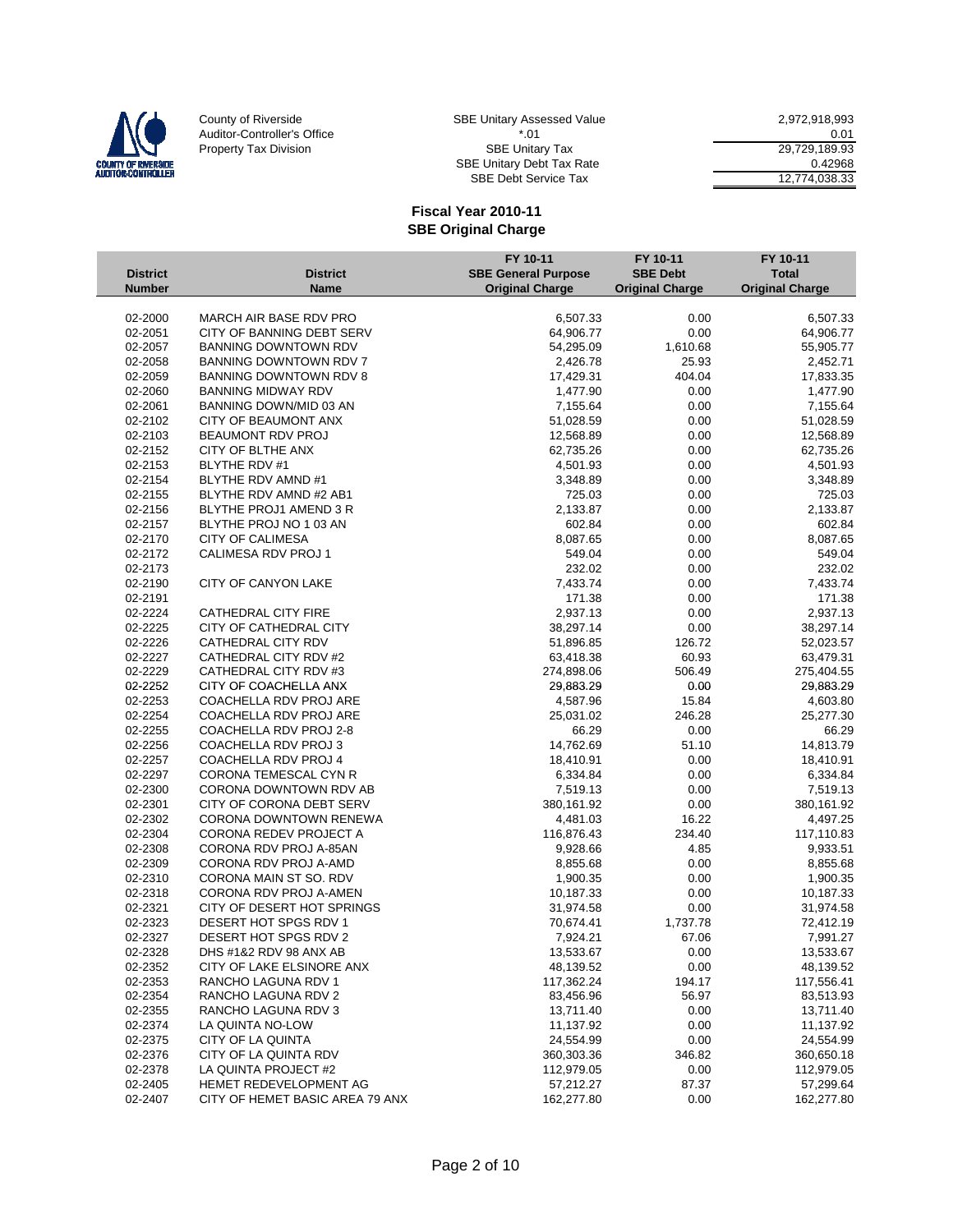

| E Unitary Assessed Value | 2.972.918.993 |
|--------------------------|---------------|
| * በ1                     | 0.01          |
| <b>SBE Unitary Tax</b>   | 29.729.189.93 |
| E Unitary Debt Tax Rate  | 0.42968       |
| SBE Debt Service Tax     | 12.774.038.33 |

|                 |                                 | FY 10-11                   | FY 10-11               | FY 10-11               |
|-----------------|---------------------------------|----------------------------|------------------------|------------------------|
| <b>District</b> | <b>District</b>                 | <b>SBE General Purpose</b> | <b>SBE Debt</b>        | <b>Total</b>           |
| <b>Number</b>   | <b>Name</b>                     | <b>Original Charge</b>     | <b>Original Charge</b> | <b>Original Charge</b> |
|                 |                                 |                            |                        |                        |
| 02-2412         | HEMET FARMERS FAIR RDV          | 1,447.74                   | 0.00                   | 1,447.74               |
| 02-2413         | HEMET WESTON PARK RDV           | 1,647.29                   | 0.00                   | 1,647.29               |
| 02-2414         | <b>HEMET DOWNTOWN RDV</b>       | 1,058.87                   | 0.00                   | 1,058.87               |
| 02-2415         | <b>COMBINED COMMERCIAL RD</b>   | 4,901.21                   | 0.00                   | 4,901.21               |
| 02-2425         | CONSOL. WHITEWATER RDV          | 311,808.50                 | 298.02                 | 312,106.52             |
| 02-2441         | CITY OF INDIAN WELLS            | 6,799.44                   | 0.00                   | 6,799.44               |
| 02-2448         | INDIAN WELLS NO-LOW             | 5,037.62                   | 0.00                   | 5,037.62               |
| 02-2451         | CITY OF INDIO DEBT SERV         | 93,210.96                  | 0.00                   | 93,210.96              |
| 02-2452         | INDIO CENTRE RENEWAL P          | 133,192.85                 | 360.61                 | 133,553.46             |
| 02-2453         | <b>INDIO CENTRE RENEWAL P</b>   | 31,450.36                  | 53.01                  | 31,503.37              |
| 02-2454         | DATE CAPITAL PROJ               | 41,485.55                  | 38.83                  | 41,524.38              |
| 02-2463         | INDIO MERGER RDV PROJ           | 11,964.52                  | 0.00                   | 11,964.52              |
| 02-2490         | CITY OF MORENO VALLEY           | 142,480.08                 | 0.00                   | 142,480.08             |
| 02-2492         | MORENO VALLEY RDV               | 84,991.66                  | 0.00                   | 84,991.66              |
| 02-2493         | MORENO VALLEY FIRE              | 28,484.74                  | 0.00                   | 28,484.74              |
| 02-2494         | CITY OF MORENO VALLEY LIBRARY   | 6,707.08                   | 0.00                   | 6,707.08               |
| 02-2495         | <b>CITY OF MURRIETA</b>         | 57,682.95                  | 0.00                   | 57,682.95              |
| 02-2498         | CITY OF MURRIETA LIBRARY        | 6,761.51                   | 0.00                   | 6,761.51               |
| 02-2499         | MURRIETA RDV PROJ AB12          | 23,075.52                  | 0.00                   | 23,075.52              |
| 02-2500         | MURIETTA RDV 2006 AMEND AB1290  | 543.00                     | 0.00                   | 543.00                 |
| 02-2501         | <b>CITY OF NORCO</b>            | 41,216.70                  | 0.00                   | 41,216.70              |
| 02-2505         | NORCO REDV PROJ 1               | 14,204.20                  | 19.93                  | 14,224.13              |
| 02-2506         | NORCO REDV 84 ANX               | 113,576.06                 | 271.07                 | 113,847.13             |
| 02-2507         | NORCO RDV AMEND 3               | 748.27                     | 0.00                   | 748.27                 |
| 02-2580         | CITY OF PALM DESERT             | 36,448.71                  | 0.00                   | 36,448.71              |
| 02-2582         | PALM DESERT REDVEV PROJ 1       | 339,081.77                 | 748.43                 | 339,830.20             |
| 02-2583         | PALM DESERT REDV 82 AN          | 308,537.41                 | 198.00                 | 308,735.41             |
| 02-2584         | PALM DESERT RDV 2               | 98,284.88                  | 0.00                   | 98,284.88              |
| 02-2586         | PALM DESERT RDV 3               | 14,032.23                  | 0.00                   | 14,032.23              |
| 02-2587         | PALM DESERT RDV 4               | 58,158.63                  | 0.00                   | 58,158.63              |
| 02-2590         | PALM DESERT NO-LOW              | 9,290.04                   | 0.00                   | 9,290.04               |
| 02-2601         | CITY OF PALM SPRINGS DEBT SV    | 433,327.34                 | 0.00                   | 433,327.34             |
| 02-2607         | PALM SPRGS CENT BUS REDEV PROJ  | 17,252.12                  | 0.00                   | 17,252.12              |
| 02-2608         | CITY OF PALM SPGS TAQ-AND RDV   | 19,898.57                  | 126.46                 | 20,025.03              |
| 02-2613         | <b>OASIS RDV PROJECT</b>        | 1,397.78                   | 0.00                   | 1,397.78               |
| 02-2614         | N.PALM CANYON RDV               | 9,220.14                   | 128.25                 | 9,348.39               |
| 02-2615         | HIGHLAND-GATEWAY RDV            | 2,127.98                   | 0.00                   | 2,127.98               |
| 02-2616         | RAMON-BOGIE RDV PROJ            | 5,290.00                   | 25.04                  | 5,315.04               |
| 02-2617         | SO. PALM CANYON RDV             | 6,188.39                   | 52.63                  | 6,241.02               |
| 02-2618         | <b>BARISTO-FARRELL RDV</b>      | 25,602.96                  | 437.38                 | 26,040.34              |
| 02-2622         | PALM SPRINGS RDV PROJ 9         | 13,631.26                  | 0.00                   | 13,631.26              |
| 02-2623         | PALM SPRINGS CANYON RDV         | 5,882.24                   | 0.00                   | 5,882.24               |
| 02-2651         | <b>CITY OF PERRIS</b>           | 80,274.20                  | 0.00                   | 80,274.20              |
| 02-2655         | RDV PROJ 1987                   | 9,814.17                   | 0.00                   | 9,814.17               |
| 02-2656         | PERRIS RDV PROJECT C &          | 181,771.63                 | 369.94                 | 182,141.57             |
| 02-2657         | PERRIS RDV PROJECT 94           | 11,514.53                  | 0.00                   | 11,514.53              |
| 02-2681         | CITY OF RANCHO MIRAGE           | 27,994.69                  | 0.00                   | 27,994.69              |
| 02-2682         | RANCHO MIRAGE WHITEWATER REDV   | 192,953.01                 | 228.14                 | 193,181.15             |
| 02-2684         | RANCHO MIRAGE FIRE ASM          | 1,150.67                   | 0.00                   | 1,150.67               |
| 02-2690         | RANCHO MIRAGE RDV-84 P          | 205,564.98                 | 120.08                 | 205,685.06             |
| 02-2691         | RANCHO MIRAGE LIBRARY           | 594.30                     | 0.00                   | 594.30                 |
| 02-2701         | CITY OF RIVERSIDE DEBT SV       | 452,352.52                 | 0.00                   | 452,352.52             |
| 02-2703         | SYCAMORE CYN BOX SPRGS PARK RDV | 23,163.65                  | 28.61                  | 23,192.26              |
| 02-2704         | SYC/BOX SPRGS-IND PK RDV AB1290 | 256.14                     | 0.00                   | 256.14                 |
|                 |                                 |                            |                        |                        |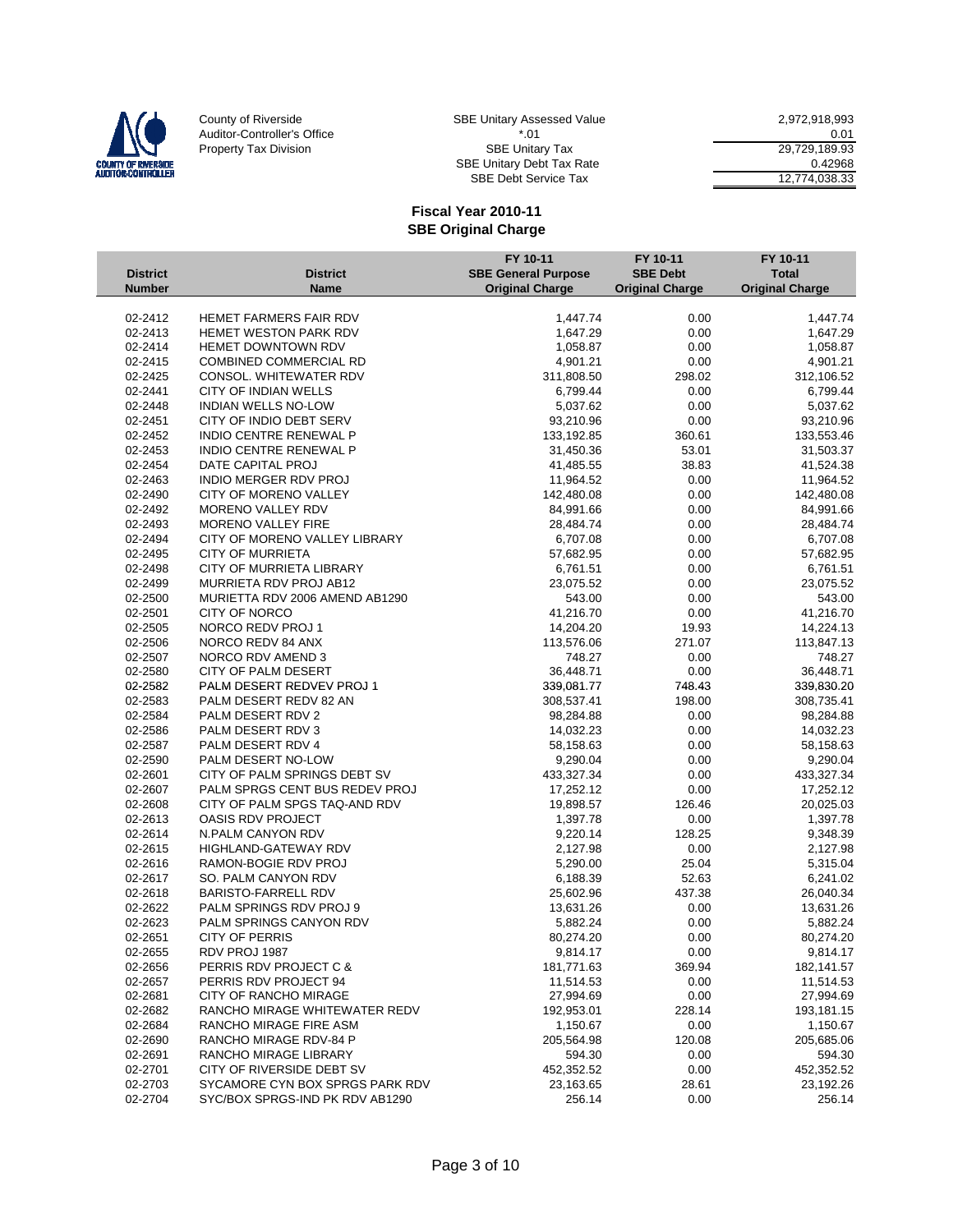

SBE Debt Service Tax 12,774,038.33

|                    |                                                                      | FY 10-11                   | FY 10-11               | FY 10-11                |
|--------------------|----------------------------------------------------------------------|----------------------------|------------------------|-------------------------|
| <b>District</b>    | <b>District</b>                                                      | <b>SBE General Purpose</b> | <b>SBE Debt</b>        | <b>Total</b>            |
| <b>Number</b>      | <b>Name</b>                                                          | <b>Original Charge</b>     | <b>Original Charge</b> | <b>Original Charge</b>  |
|                    |                                                                      |                            |                        |                         |
| 02-2705<br>02-2706 | RIV MALL & WHITE PK - 85 ANX                                         | 3,408.58<br>62,727.02      | 0.00<br>279.88         | 3,408.58                |
| 02-2707            | RIVERSIDE MALL & WHITE PK 75 ANX<br>RIV MALL & WHITE PK RENEWAL PROJ | 253,888.11                 | 1,929.77               | 63,006.90               |
| 02-2708            | CASA BLANCA REDEVEL PR                                               | 30,658.00                  | 76.26                  | 255,817.88<br>30,734.26 |
| 02-2709            | AIRPORT INDUST REDEVEL                                               | 23,198.12                  | 90.95                  | 23,289.07               |
| 02-2710            | AIRPORT INDUS REDEV PR                                               | 18,066.41                  | 22.61                  | 18,089.02               |
| 02-2711            | EASTSIDE REDEVELOPMENT                                               | 1,766.97                   | 9.20                   | 1,776.17                |
| 02-2712            | CENTRAL INDUSTRIAL RED                                               | 17,744.15                  | 111.01                 | 17,855.16               |
| 02-2713            | ARLINGTON CENTER PROJ                                                | 3,804.87                   | 26.95                  | 3,831.82                |
| 02-2714            | CENTRAL INDUST RDV - 85                                              | 16,162.86                  | 10.47                  | 16,173.33               |
| 02-2715            | AIRPORT INDUST RDV - 85                                              | 6,873.13                   | 13.28                  | 6,886.41                |
| 02-2716            | CENTRAL INDUST RDV 98                                                | 283.64                     | 0.00                   | 283.64                  |
| 02-2717            | MAGNOLIA CENTER RDV PR                                               | 7,808.95                   | 0.00                   | 7,808.95                |
| 02-2718            | ARLINGTON AMND 3 RDV A                                               | 11,325.60                  | 0.00                   | 11,325.60               |
| 02-2719            | LA SIERRA/ARLANZA RDV                                                | 39,480.66                  | 0.00                   | 39,480.66               |
| 02-2724            | ARLINGTON NO 3 04AX AB                                               | 2,078.16                   | 0.00                   | 2,078.16                |
| 02-2725            | ARLINGTON NO 3 04AX E&                                               | 869.26                     | 0.00                   | 869.26                  |
| 02-2726            | HUNTER PARK/NORTHSIDE                                                | 16,125.20                  | 0.00                   | 16,125.20               |
| 02-2802            | CITY OF SAN JACINTO AN                                               | 39,416.20                  | 0.00                   | 39,416.20               |
| 02-2803            | CITY OF SAN JACINTO RD                                               | 47,098.95                  | 149.20                 | 47,248.15               |
| 02-2804            | SOBOBA SPRGS RDV PLT P                                               |                            | 16.86                  |                         |
| 02-2805            | <b>SAN JACINTO RDV AMEND</b>                                         | 4,368.00<br>3,618.32       | 0.00                   | 4,384.86<br>3,618.32    |
| 02-2900            | CITY OF TEMECULA                                                     | 45,315.89                  | 0.00                   | 45,315.89               |
| 02-2910            | TEMECULA PROJ #1 - 198                                               | 66,650.87                  | 0.00                   | 66,650.87               |
|                    |                                                                      |                            |                        |                         |
| 02-2917            | CITY OF TEMECULA INC D                                               | 6,897.50                   | 0.00                   | 6,897.50                |
| 02-3100            |                                                                      | 1,061.52                   | 0.00                   | 1,061.52                |
| 02-3200            |                                                                      | 336.71                     | 0.00                   | 336.71                  |
| 03-0004            | YUCAIPA UNIFIED SCHOOL                                               | 37,282.80                  | 0.00                   | 37,282.80               |
| 03-0009            | SAN BERNARDINO VAL COM COLLEGE                                       | 6,432.96                   | 0.00                   | 6,432.96                |
| 03-0018            | COLTON JOINT UNIFIED SCHOOL                                          | 5,286.04                   | 0.00                   | 5,286.04                |
| 03-0501            | ALVORD UNIFIED SCHOOL                                                | 258,095.95                 | 0.00                   | 258,095.95              |
| 03-0801            | <b>BANNING UNIFIED SCHOOL</b>                                        | 217,552.79                 | 0.00                   | 217,552.79              |
| 03-1101            | BEAUMONT UNIFIED SCHOOL                                              | 214,112.62                 | 0.00                   | 214,112.62              |
| 03-1601            | COACHELLA VALLEY UNIFIED SCHOOL                                      | 355,543.01                 | 0.00                   | 355,543.01              |
| 03-1701            | CORONA NORCO UNIFIED SCHOOL                                          | 855,979.88                 | 0.00                   | 855,979.88              |
| 03-2001            | DESERT SANDS UNIFIED SCHOOL                                          | 671,698.55                 | 488,589.08             | 1,160,287.63            |
| 03-2201            | DESERT CENTER UNIFIED SCHOOL                                         | 160,945.40                 | 0.00                   | 160,945.40              |
| 03-2301            | LAKE ELSINORE UNIFIED                                                | 445,076.87                 | 0.00                   | 445,076.87              |
| 03-3201            | HEMET UNIFIED SCHOOL                                                 | 653,860.31                 | 0.00                   | 653,860.31              |
| 03-3601            | JURUPA UNIFIED SCHOOL                                                | 518,491.21                 | 0.00                   | 518,491.21              |
| 03-3901            | MENIFEE SCHOOL                                                       | 24,931.01                  | 0.00                   | 24,931.01               |
| 03-4201            | MORENO VALLEY UNIFIED SCHOOL                                         | 423,335.05                 | 0.00                   | 423,335.05              |
| 03-4501            | <b>MURRIETA UNIFIED</b>                                              | 220,489.61                 | 0.00                   | 220,489.61              |
| 03-4701            | NUVIEW SCHOOL                                                        | 33,931.12                  | 0.00                   | 33,931.12               |
| 03-5101            | PALM SPRINGS UNIFIED SCHOOL                                          | 950,305.02                 | 0.00                   | 950,305.02              |
| 03-5301            | PALO VERDE UNIFIED SCHOOL                                            | 359,327.35                 | 0.00                   | 359,327.35              |
| 03-5401            | PALO VERDE COMMUNITY COLLEGE                                         | 62,840.82                  | 0.00                   | 62,840.82               |
| 03-5701            | PERRIS SCHOOL                                                        | 23,329.87                  | 0.00                   | 23,329.87               |
| 03-5801            | RIVERSIDE UNIFIED SCHOOL                                             | 998,360.39                 | 0.00                   | 998,360.39              |
| 03-6101            | ROMOLAND SCHOOL                                                      | 12,180.86                  | 0.00                   | 12,180.86               |
| 03-6301            | SAN JACINTO UNIFIED SCHOOL                                           | 140,357.11                 | 0.00                   | 140,357.11              |
| 03-6501            | <b>TEMECULA UNIFIED</b>                                              | 308,706.59                 | 0.00                   | 308,706.59              |
| 03-6520            | TEMECULA UNIFIED B & I                                               | 0.00                       | 106,484.13             | 106,484.13              |
| 03-8001            | VAL VERDE UNIF                                                       | 70,456.59                  | 0.00                   | 70,456.59               |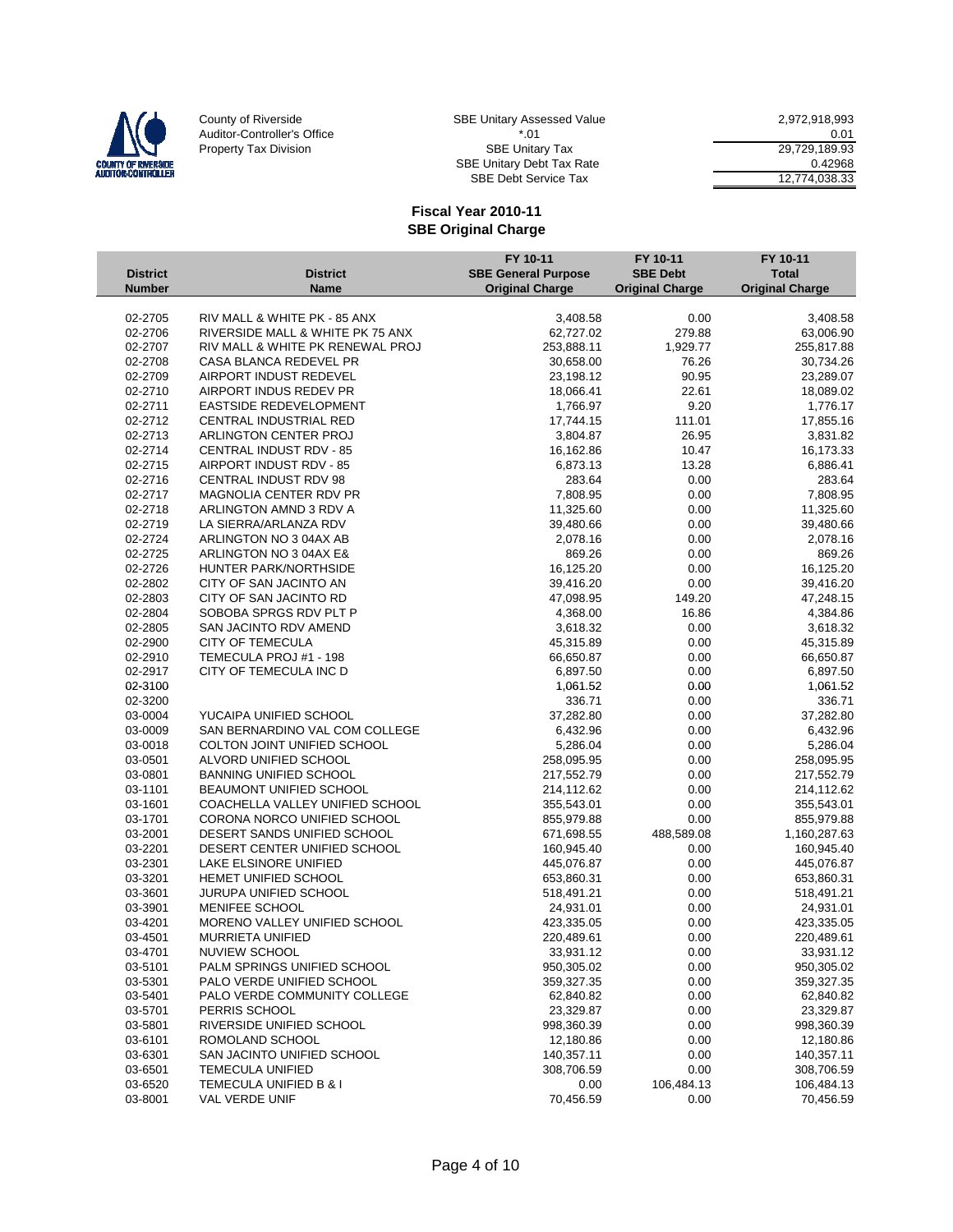

SBE Debt Service Tax 12,774,038.33

|                                  |                                                           | FY 10-11<br><b>SBE General Purpose</b> | FY 10-11<br><b>SBE Debt</b> | FY 10-11<br><b>Total</b> |
|----------------------------------|-----------------------------------------------------------|----------------------------------------|-----------------------------|--------------------------|
| <b>District</b><br><b>Number</b> | <b>District</b><br><b>Name</b>                            | <b>Original Charge</b>                 | <b>Original Charge</b>      | <b>Original Charge</b>   |
|                                  |                                                           |                                        |                             |                          |
| 03-8601                          | PERRIS UNION HIGH SCHOOL                                  | 357,019.68                             | 0.00                        | 357,019.68               |
| 03-9001                          | DESERT COMMUNITY COLLEGE                                  | 492,598.63                             | 0.00                        | 492,598.63               |
| 03-9101                          | RIVERSIDE CITY COMMUNITY COLLEGE                          | 460,521.41                             | 0.00                        | 460,521.41               |
| 03-9201                          | MT SAN JACINTO JUNIOR COLLEGE                             | 317,410.20                             | 0.00                        | 317,410.20               |
| 03-9830                          | ELSINORE AREA ELEM SCHOOL FUND                            | 203,081.93                             | 0.00                        | 203,081.93               |
| 03-9831                          | PERRIS AREA ELEM SCHOOL FUND                              | 212,775.30                             | 0.00                        | 212,775.30               |
| 03-9832                          | PERRIS JR HIGH AREA FUND                                  | 141,879.55                             | 0.00                        | 141,879.55               |
| 03-9896                          | RIV. CO. OFFICE OF EDUCATION                              | 948,421.87                             | 0.00                        | 948,421.87               |
| 04-1110                          | RIV CO REG PARK & OPEN SPACE                              | 21,827.28                              | 0.00                        | 21,827.28                |
| 04-1351                          | <b>FLOOD CONTROL ADMINISTRATION</b>                       | 50,271.26                              | 0.00                        | 50,271.26                |
| 04-1361                          | FLOOD CONTROL ZONE 1                                      | 126,850.31                             | 0.00                        | 126,850.31               |
| 04-1362                          | FLOOD CONTROL ZONE 2                                      | 125,368.85                             | 0.00                        | 125,368.85               |
| 04-1363                          | FLOOD CONTROL ZONE 3                                      | 27,885.14                              | 0.00                        | 27,885.14                |
| 04-1364                          | FLOOD CONTROL ZONE 4                                      | 243,725.67                             | 0.00                        | 243,725.67               |
| 04-1365                          | FLOOD CONTROL ZONE 5                                      | 49,698.27                              | 0.00                        | 49,698.27                |
| 04-1366                          | FLOOD CONTROL ZONE 6                                      | 101,399.50                             | 0.00                        | 101,399.50               |
| 04-1367                          | FLOOD CONTROL ZONE 7                                      | 38,513.16                              | 0.00                        | 38,513.16                |
| 04-1376                          | FLOOD ZN 6 ANX 1                                          | 2,841.65                               | 0.00                        | 2,841.65                 |
| 04-1701                          | <b>COUNTY SERVICE AREA 1 *</b>                            | 114.94                                 | 0.00                        | 114.94                   |
| 04-1702                          | COUNTY SERVICE AREA 2 *                                   | 13.51                                  | 0.00                        | 13.51                    |
| 04-1713                          | COUNTY SERVICE AREA 12 *                                  | 51.44                                  | 0.00                        | 51.44                    |
| 04-1714                          | <b>COUNTY SERVICE AREA 13 *</b>                           | 196.80                                 | 0.00                        | 196.80                   |
| 04-1716                          | <b>COUNTY SERVICE AREA 15 *</b>                           | 474.51                                 | 0.00                        | 474.51                   |
| 04-1718                          | COUNTY SERVICE AREA 17 *                                  | 48.53                                  | 0.00                        | 48.53                    |
| 04-1722                          | <b>COUNTY SERVICE AREA 20 *</b>                           | 9.31                                   | 0.00                        | 9.31                     |
| 04-1723                          | <b>COUNTY SERVICE AREA 21 *</b>                           | 213.17                                 | 0.00                        | 213.17                   |
| 04-1724                          | <b>COUNTY SERVICE AREA 22 *</b>                           | 55.80                                  | 0.00                        | 55.80                    |
| 04-1725                          | <b>COUNTY SERVICE AREA 23 *</b>                           | 24.81                                  | 0.00                        | 24.81                    |
| 04-1726                          | COUNTY SERVICE AREA 24 *                                  | 2.44                                   | 0.00                        | 2.44                     |
| 04-1729                          | COUNTY SERVICE AREA 27 *                                  | 538.18                                 | 0.00                        | 538.18                   |
| 04-1733                          | <b>COUNTY SERVICE AREA 30 *</b>                           | 169.66                                 | 0.00                        | 169.66                   |
| 04-1736                          | <b>COUNTY SERVICE AREA 33 *</b>                           | 929.81                                 | 0.00                        | 929.81                   |
| 04-1739                          | <b>COUNTY SERVICE AREA 36 *</b>                           | 2,035.46                               | 0.00                        | 2,035.46                 |
| 04-1742                          | <b>COUNTY SERVICE AREA 38 *</b>                           | 2,062.04                               | 0.00                        | 2,062.04                 |
| 04-1745                          | <b>COUNTY SERVICE AREA 41 *</b>                           | 3,081.86                               | 0.00                        | 3,081.86                 |
| 04-1747                          | <b>COUNTY SERVICE AREA 43 *</b>                           | 440.17                                 | 0.00<br>0.00                | 440.17                   |
| 04-1751<br>04-1752               | <b>COUNTY SERVICE AREA 46</b><br>COUNTY SERVICE AREA 47 * | 600.75<br>564.72                       | 0.00                        | 600.75<br>564.72         |
| 04-1756                          | <b>COUNTY SERVICE AREA 51</b>                             |                                        | 0.00                        |                          |
| 04-1757                          | <b>COUNTY SERVICE AREA 52 *</b>                           | 4,377.95<br>648.88                     | 0.00                        | 4,377.95<br>648.88       |
| 04-1758                          | <b>COUNTY SERVICE AREA 53 *</b>                           | 7.88                                   | 0.00                        | 7.88                     |
| 04-1765                          | <b>COUNTY SERVICE AREA 59 *</b>                           | 137.61                                 | 0.00                        | 137.61                   |
| 04-1766                          | <b>COUNTY SERVICE AREA 60 *</b>                           | 243.71                                 | 0.00                        | 243.71                   |
| 04-1768                          | COUNTY SERVICE AREA 62                                    | 1,754.73                               | 0.00                        | 1,754.73                 |
| 04-1774                          | <b>COUNTY SERVICE AREA 67 *</b>                           | 204.91                                 | 0.00                        | 204.91                   |
| 04-1776                          | <b>COUNTY SERVICE AREA 69</b>                             | 1,874.90                               | 0.00                        | 1,874.90                 |
| 04-1777                          | <b>COUNTY SERVICE AREA 70 *</b>                           | 1,062.47                               | 0.00                        | 1,062.47                 |
| 04-1779                          | <b>COUNTY SERVICE AREA 72 *</b>                           | 209.21                                 | 0.00                        | 209.21                   |
| 04-1781                          | <b>COUNTY SERVICE AREA 73 *</b>                           | 75.10                                  | 0.00                        | 75.10                    |
| 04-1782                          | <b>COUNTY SERVICE AREA 74</b>                             | 1,987.58                               | 0.00                        | 1,987.58                 |
| 04-1783                          | COUNTY SERVICE AREA 75 *                                  | 177.37                                 | 0.00                        | 177.37                   |
| 04-1788                          | <b>COUNTY SERVICE AREA 80 *</b>                           | 4,625.81                               | 0.00                        | 4,625.81                 |
| 04-1790                          | <b>COUNTY SERVICE AREA 62</b>                             | 0.00                                   | 7,508.45                    | 7,508.45                 |
| 04-1791                          | <b>COUNTY SERVICE AREA 82</b>                             | 33.40                                  | 0.00                        | 33.40                    |
|                                  |                                                           |                                        |                             |                          |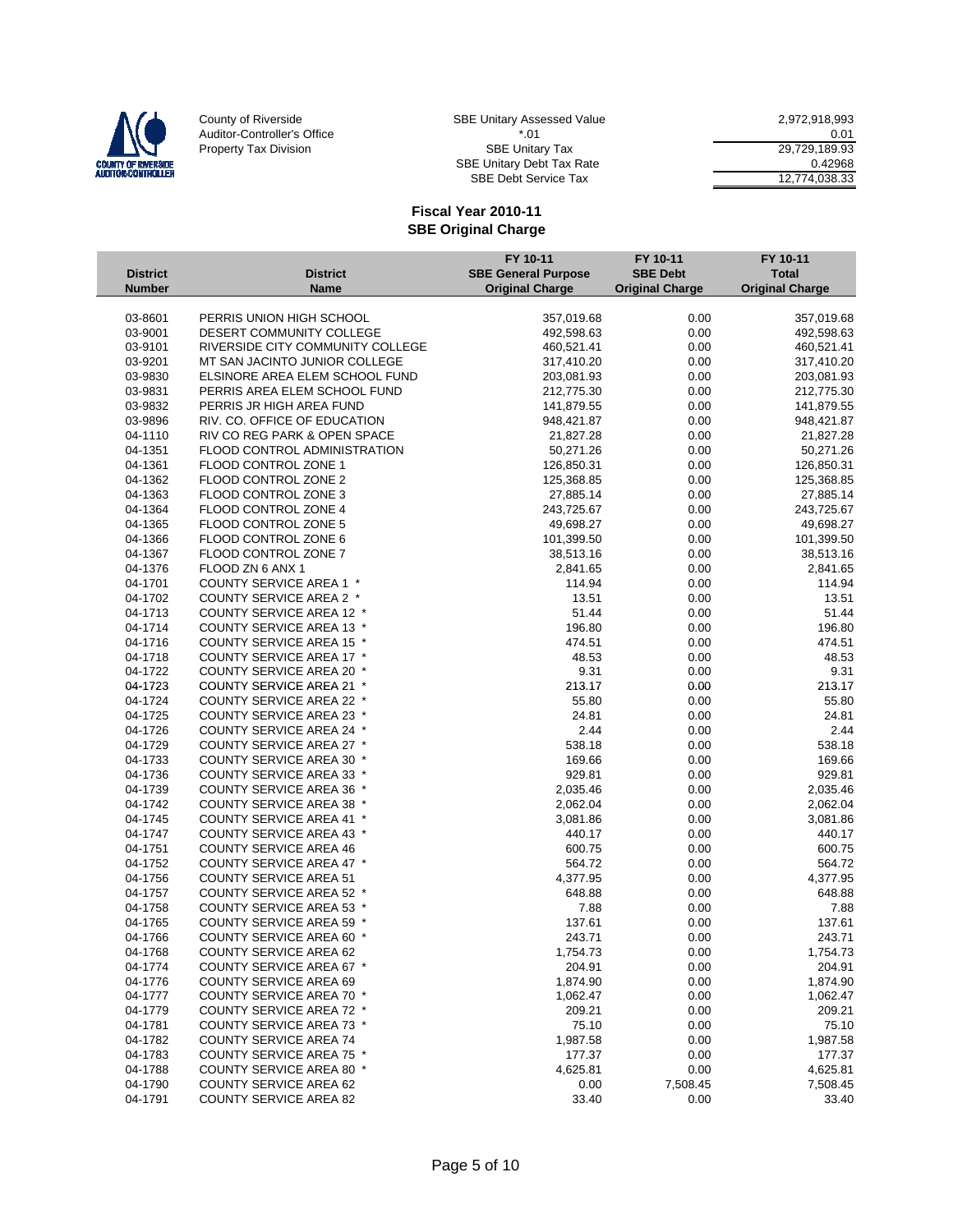

| E Unitary Assessed Value | 2.972.918.993 |
|--------------------------|---------------|
| * በ1                     | 0.01          |
| <b>SBE Unitary Tax</b>   | 29.729.189.93 |
| E Unitary Debt Tax Rate  | 0.42968       |
| SBE Debt Service Tax     | 12.774.038.33 |

|                 |                                  | FY 10-11                   | FY 10-11               | FY 10-11               |
|-----------------|----------------------------------|----------------------------|------------------------|------------------------|
| <b>District</b> | <b>District</b>                  | <b>SBE General Purpose</b> | <b>SBE Debt</b>        | <b>Total</b>           |
| <b>Number</b>   | Name                             | <b>Original Charge</b>     | <b>Original Charge</b> | <b>Original Charge</b> |
|                 |                                  |                            |                        |                        |
| 04-1793         | COUNTY SERVICE AREA 84 *         | 2,265.69                   | 0.00                   | 2,265.69               |
| 04-1794         | COUNTY SERVICE AREA 85 *         | 5,906.59                   | 0.00                   | 5,906.59               |
| 04-1795         | <b>COUNTY SERVICE AREA 86 *</b>  | 9,512.56                   | 0.00                   | 9,512.56               |
| 04-1796         | COUNTY SERVICE AREA 87 *         | 224.70                     | 0.00                   | 224.70                 |
| 04-1799         | <b>COUNTY SERVICE AREA 89 *</b>  | 194.25                     | 0.00                   | 194.25                 |
| 04-1802         | <b>COUNTY SERVICE AREA 91 *</b>  | 362.46                     | 0.00                   | 362.46                 |
| 04-1803         | COUNTY SERVICE AREA 92 *         | 9.12                       | 0.00                   | 9.12                   |
| 04-1804         | <b>COUNTY SERVICE AREA 93 *</b>  | 2,513.54                   | 0.00                   | 2,513.54               |
| 04-1805         | <b>COUNTY SERVICE AREA 94 *</b>  | 33.78                      | 0.00                   | 33.78                  |
| 04-1808         | COUNTY SERVICE AREA 97 *         | 442.26                     | 0.00                   | 442.26                 |
| 04-1814         | <b>COUNTY SERVICE AREA 102 *</b> | 45.27                      | 0.00                   | 45.27                  |
| 04-1815         | <b>COUNTY SERVICE AREA 103 *</b> | 130.30                     | 0.00                   | 130.30                 |
| 04-1816         | <b>COUNTY SERVICE AREA 104 *</b> | 1,266.31                   | 0.00                   | 1,266.31               |
| 04-1817         | COUNTY SERVICE AREA 105 *        | 321.11                     | 0.00                   | 321.11                 |
| 04-1820         | COUNTY SERVICE AREA 108 *        | 73.06                      | 0.00                   | 73.06                  |
| 04-1825         | <b>COUNTY SERVICE AREA 113 *</b> | 496.37                     | 0.00                   | 496.37                 |
| 04-1837         | <b>COUNTY SERVICE AREA 125</b>   | 39.44                      | 0.00                   | 39.44                  |
| 04-1838         | <b>COUNTY SERVICE AREA 126</b>   | 3,396.11                   | 0.00                   | 3,396.11               |
| 04-1845         | <b>COUNTY SERVICE AREA 145*</b>  | 2,331.95                   | 0.00                   | 2,331.95               |
| 04-1854         | RANCHO MIRAGE CSD FIRE           | 7,955.04                   | 0.00                   | 7,955.04               |
| 04-1855         | RANCHO MIRAGE CSD LIBRARY        | 3,320.94                   | 0.00                   | 3,320.94               |
| 04-4005         | SUMMIT CEMETERY DISTRICT         | 15,069.87                  | 0.00                   | 15,069.87              |
| 04-4011         | <b>BEAUMONT CEMETERY</b>         | 9,688.51                   | 0.00                   | 9,688.51               |
| 04-4015         | COACHELLA VALLEY PUBLIC CEMETERY | 9,181.30                   | 0.00                   | 9,181.30               |
| 04-4018         | <b>ELSINORE VALLEY CEMETERY</b>  | 9,032.38                   | 0.00                   | 9,032.38               |
| 04-4025         | MURRIETA CEMETERY                | 1,892.38                   | 0.00                   | 1,892.38               |
| 04-4031         | PALM SPRINGS PUBLIC CEMETERY     | 5,239.01                   | 0.00                   | 5,239.01               |
| 04-4035         | PALO VERDE CEMETERY              | 7,097.93                   | 0.00                   | 7,097.93               |
| 04-4038         | PERRIS VALLEY CEMETERY           | 3,967.53                   | 0.00                   | 3,967.53               |
| 04-4041         | SAN JACINTO VALLEY CEMETERY      | 7,516.14                   | 0.00                   | 7,516.14               |
| 04-4045         | TEMECULA PUBLIC CEMETERY         | 4,212.60                   | 0.00                   | 4,212.60               |
| 04-4047         | <b>WILDOMAR CEMETERY</b>         | 4,450.88                   | 0.00                   | 4,450.88               |
| 04-4110         | CATHEDRAL CITY COM SVC           | 6,254.47                   | 0.00                   | 6,254.47               |
| 04-4111         | CATHEDRAL CITY COM SVC ZN A      | 299.83                     | 0.00                   | 299.83                 |
| 04-4112         | CATHEDRAL CITY CON SVC ZN B      | 12,647.35                  | 0.00                   | 12,647.35              |
| 04-4121         | EDGEMONT COMMUNITY SERVICES      | 7,743.05                   | 0.00                   | 7,743.05               |
| 04-4126         | EDGEMONT COM SERV DIST ILL 1     | 134.07                     | 0.00                   | 134.07                 |
| 04-4151         | <b>JURUPA COMMUNITY SERVICES</b> | 56,506.53                  | 0.00                   | 56,506.53              |
| 04-4156         | JURUPA COM SERV DIST ILL 2       | 177.16                     | 0.00                   | 177.16                 |
| 04-4157         | <b>JURUPA COMM SERV IMP 2</b>    | 2,546.93                   | 0.00                   | 2,546.93               |
| 04-4158         | JURUPA COMM SERV IMP 3           | 2,769.88                   | 0.00                   | 2,769.88               |
| 04-4171         | SANTA ROSA COMMUNITY SERVICES    | 2,027.53                   | 0.00                   | 2,027.53               |
| 04-4251         | RUBIDOUX COMMUNITY SERVICES      | 40,553.18                  | 0.00                   | 40,553.18              |
| 04-4266         | MURRIETA CITY ZONE OF BEN. CSD   | 304.92                     | 0.00                   | 304.92                 |
| 04-4270         | MORENO VALLEY COMM SVC           | 1,346.30                   | 0.00                   | 1,346.30               |
| 04-4271         | MORENO VAL COMM SV ZN A          | 33,526.27                  | 0.00                   | 33,526.27              |
| 04-4272         | MORENO VAL COMM SV ZN B          | 1,995.32                   | 0.00                   | 1,995.32               |
| 04-4302         | TEMECULA ZONE B                  | 23.81                      | 0.00                   | 23.81                  |
| 04-4325         | COACHELLA FIRE PROTECTION        | 14,392.31                  | 0.00                   | 14,392.31              |
| 04-4331         | <b>IDYLLWILD FIRE PROTECTION</b> | 18,936.60                  | 0.00                   | 18,936.60              |
| 04-4341         | MURRIETA FIRE PROT DIST - CITY   | 29,023.83                  | 0.00                   | 29,023.83              |
| 04-4343         | MURRIETA FIRE POR CO FIRE- CITY  | 25,392.99                  | 0.00                   | 25,392.99              |
| 04-4345         |                                  | 894.30                     | 0.00                   | 894.30                 |
| 04-4347         |                                  | 345.69                     | 0.00                   | 345.69                 |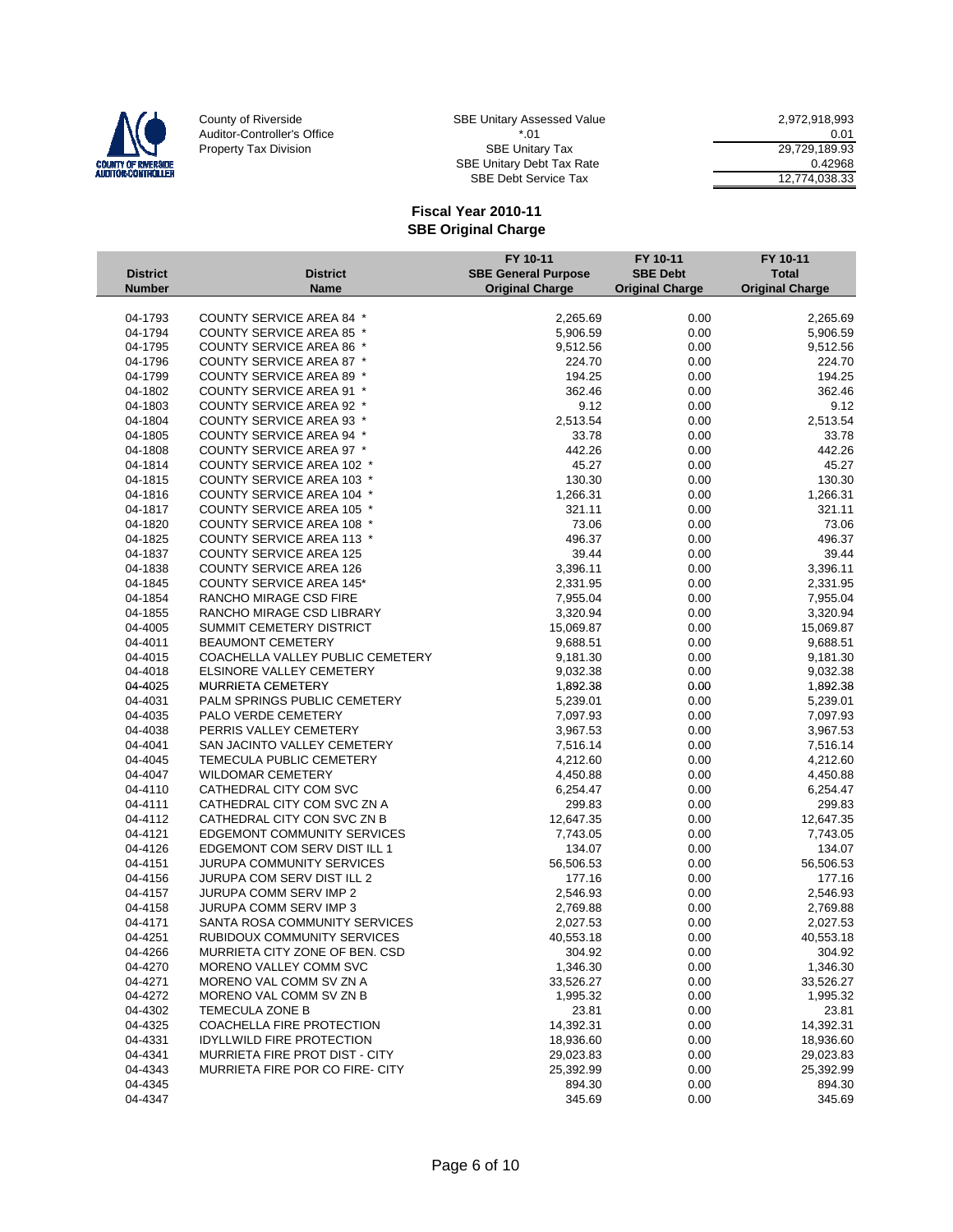

SBE Debt Service Tax 12,774,038.33

|                 |                                                                  | FY 10-11                   | FY 10-11               | FY 10-11               |
|-----------------|------------------------------------------------------------------|----------------------------|------------------------|------------------------|
| <b>District</b> | <b>District</b>                                                  | <b>SBE General Purpose</b> | <b>SBE Debt</b>        | <b>Total</b>           |
| <b>Number</b>   | <b>Name</b>                                                      | <b>Original Charge</b>     | <b>Original Charge</b> | <b>Original Charge</b> |
|                 |                                                                  |                            |                        |                        |
| 04-4365         | <b>DESERT HOSPITAL</b>                                           | 83,341.06                  | 0.00                   | 83,341.06              |
| 04-4381         | PALO VERDE VALLEY HOSPITAL                                       | 6,866.11                   | 0.00                   | 6,866.11               |
| 04-4391         | SAN GORGONIO PASS MEM HOSPITAL                                   | 21,334.31                  | 0.00                   | 21,334.31              |
| 04-4455         | <b>BANNING UNIF SCH DIST LIB</b>                                 | 29,108.30                  | 0.00                   | 29,108.30              |
| 04-4461         | <b>BEAUMONT LIBRARY</b>                                          | 16,997.42                  | 0.00                   | 16,997.42              |
| 04-4485         | PALO VERDE VALLEY LIBRARY                                        | 16,822.21                  | 0.00                   | 16,822.21              |
| 04-4555         | CV MOSQ & VECTOR CONTROL                                         | 79,112.28                  | 0.00                   | 79,112.28              |
| 04-4571         | N.W. MOSQUITO & VECTOR CONT DIST                                 | 31,450.86                  | 0.00                   | 31,450.86              |
| 04-4606         | BEAUMONT CHERRY VAL REC & PARK                                   | 25,329.52                  | 0.00                   | 25,329.52              |
| 04-4611         | COACHELLA VALLEY REC AND PARK                                    | 45,203.12                  | 0.00                   | 45,203.12              |
| 04-4621         | <b>JURUPA AREA REC &amp; PARK</b>                                | 17,663.30                  | 0.00                   | 17,663.30              |
| 04-4631         | <b>COUNTY ORTEGA TRAIL REC &amp; PK</b>                          | 9,778.00                   | 0.00                   | 9,778.00               |
| 04-4646         | VALLEY WIDE REC & PARK                                           | 29,445.86                  | 0.00                   | 29,445.86              |
| 04-4661         | <b>COACHELLA SANITARY</b>                                        | 5,541.01                   | 0.00                   | 5,541.01               |
| 04-4671         | HOME GARDENS SANITARY                                            | 2,970.10                   | 0.00                   | 2,970.10               |
| 04-4681         | <b>VALLEY SANITARY</b>                                           | 15,784.54                  | 0.00                   | 15,784.54              |
| 04-4696         | THERMAL SANITARY                                                 | 6,455.71                   | 0.00                   | 6,455.71               |
| 04-4811         | <b>CABAZON COUNTY WATER</b>                                      | 3,528.15                   | 0.00                   | 3,528.15               |
| 04-4821         | COACHELLA VALLEY COUNTY WATER                                    | 97,876.88                  | 930,006.58             | 1,027,883.46           |
| 04-4822         |                                                                  | 0.01                       | 0.00                   | 0.01                   |
| 04-4830         | CVWD IMP DIST 55                                                 |                            | 62,004.29              | 62,004.29              |
| 04-4834         | CVWD IMP DIST 54                                                 |                            | 122,066.54             | 122,066.54             |
| 04-4841         | COACHELLA VAL CO WTR IMP DIST 10                                 | 1,697.64                   | 0.00                   | 1,697.64               |
| 04-4842         | COACHELLA VAL CO WTR IMP DIST 17                                 | 92.22                      | 0.00                   | 92.22                  |
| 04-4844         | COACHELLA VAL CO WTR IMP DIST 13                                 | 32.67                      | 0.00                   | 32.67                  |
| 04-4847         | COACHELLA VAL CO WTR IMP DIST 80                                 | 16,972.69                  | 0.00                   | 16,972.69              |
| 04-4849         | COACHELLA VAL CO WTR IMP DIST 50                                 | 411.85                     | 0.00                   | 411.85                 |
| 04-4851         | DESERT HOT SPRINGS COUNTY WATER                                  | 48,762.34                  | 0.00                   | 48,762.34              |
| 04-4853         | DESERT HOT SPRINGS CO WTR IMP B                                  | 9,244.02                   | 0.00                   | 9,244.02               |
| 04-4854         | DESERT HOT SPRINGS CO WTR IMP C                                  | 9,849.97                   | 0.00                   | 9,849.97               |
| 04-4855         | DESERT HOT SPRGS CO WATER IMP 1                                  | 3,987.55                   | 0.00                   | 3,987.55               |
| 04-4856         | DESERT HOT SPRGS CO WATER IMP 2                                  | 1,543.82                   | 0.00                   | 1,543.82               |
| 04-4861         | <b>EAST BLYTHE COUNTY WATER</b>                                  | 3,199.28                   | 0.00                   | 3,199.28               |
| 04-4866         | DESERT HOT SPGS CO WTR IMP G                                     | 4,585.93                   | 0.00                   | 4,585.93               |
| 04-4867         | DESERT HOT SPRS CO WATER IMP E                                   | 1,389.26                   | 0.00                   | 1,389.26               |
| 04-4869         | DESERT HOT SPRINGS CO WTR IMP S                                  | 22,502.18                  | 0.00                   | 22,502.18              |
| 04-4871         | <b>IDYLLWILD COUNTY WATER</b>                                    | 6,629.18                   | 0.00                   | 6,629.18               |
| 04-4872         | <b>IDYLLWILD COUNTY WATER IMP 1</b>                              | 4,331.50                   | 0.00                   | 4,331.50               |
| 04-4877         | <b>MURRIETA COUNTY WATER</b>                                     | 158.53                     | 0.00                   | 158.53                 |
| 04-4891         | PINE COVE COUNTY WATER                                           | 2,246.42                   | 0.00                   | 2,246.42               |
| 04-4893         | <b>WEST VALLEY WATER</b>                                         | 0.05                       | 0.00                   | 0.05                   |
| 04-4896         | YUCAIPA VALLEY COUNTY WATER                                      | 3,574.75                   | 0.00                   | 3,574.75               |
| 04-4897         | YUCAIPA VALLEY CO WTR IMP #1                                     | 2,155.78                   | 0.00                   | 2,155.78               |
|                 |                                                                  | 29,521.33                  | 3,334,481.70           |                        |
| 04-5121         | DESERT WATER AGENCY                                              |                            | 32,704.73              | 3,364,003.03           |
| 04-5131         | DESERT WATER AGENCY 1ST FRINGE<br>DESERT WATER AGENCY 2ND FRINGE | 10,377.81                  |                        | 43,082.54              |
| 04-5132         |                                                                  | 199.99                     | 19,123.63              | 19,323.62              |
| 04-5133         | DESERT WATER AGENCY 3RD FRINGE                                   | 345.35                     | 44,768.15              | 45,113.50              |
| 04-5134         | DESERT WATER AGENCY 4TH FRINGE                                   | 360.35                     | 41,016.80              | 41,377.15              |
| 04-5135         | DESERT WATER AGENCY 5TH FRINGE                                   | 476.58                     | 106,593.73             | 107,070.31             |
| 04-5136         | DESERT WATER AGENCY 6TH FRINGE                                   | 2,067.88                   | 144,316.23             | 146,384.11             |
| 04-5137         | DESERT WATER AGENCY 7TH FRINGE                                   | 76.51                      | 7,847.47               | 7,923.98               |
| 04-5139         | DESERT WATER AGENCY 9TH FRINGE                                   | 15.87                      | 560.91                 | 576.78                 |
| 04-5141         | DESERT WATER AGENCY 10TH FRINGE                                  | 1,113.65                   | 132,747.55             | 133,861.20             |
| 04-5171         | SAN GORGONIO PASS WTR AG DEBT SV                                 | 54,087.41                  | 2,400,474.67           | 2,454,562.08           |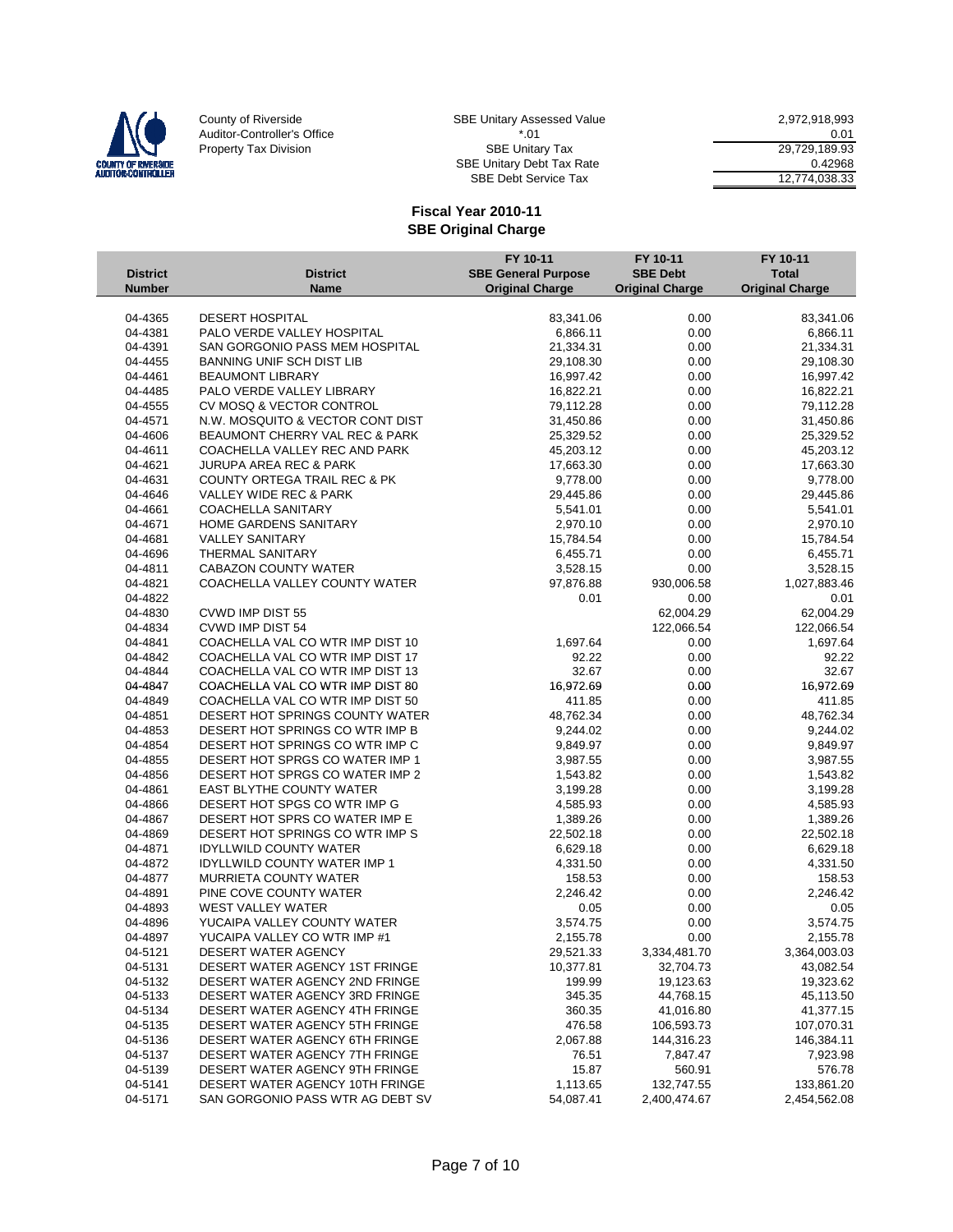

SBE Debt Service Tax 12,774,038.33

|                 |                                      | FY 10-11                   | FY 10-11               | FY 10-11               |
|-----------------|--------------------------------------|----------------------------|------------------------|------------------------|
| <b>District</b> | <b>District</b>                      | <b>SBE General Purpose</b> | <b>SBE Debt</b>        | <b>Total</b>           |
| <b>Number</b>   | <b>Name</b>                          | <b>Original Charge</b>     | <b>Original Charge</b> | <b>Original Charge</b> |
|                 |                                      |                            |                        |                        |
| 04-5301         | <b>METRO WATER EAST 13019</b>        |                            | 488,147.10             | 488,147.10             |
| 04-5311         | M W D EAST 1ST FR 1301               |                            | 190,522.99             | 190,522.99             |
| 04-5312         | M W D EAST 2ND FR 1301               |                            | 23,725.86              | 23,725.86              |
| 04-5313         | <b>MWD EAST 3RD FR 130199</b>        |                            | 21,417.34              | 21,417.34              |
| 04-5314         | M W D EAST 4TH FR 1301               |                            | 242.20                 | 242.20                 |
| 04-5315         | M W D EAST 5TH FR 1301               |                            | 31,796.63              | 31,796.63              |
| 04-5316         | M W D EAST 6TH FR 1301               |                            | 2,156.13               | 2,156.13               |
| 04-5317         | M W D EAST 7TH FR 1301               |                            | 41,163.19              | 41,163.19              |
| 04-5318         | M W D EAST 8TH FR 1301               |                            | 50,335.97              | 50,335.97              |
| 04-5321         | M W D EAST 10TH FR 130               |                            | 4,333.59               | 4,333.59               |
| 04-5322         | M W D EAST 11TH FR 130               |                            | 1,282.51               | 1,282.51               |
| 04-5324         | M W D EAST 13TH FR 130               |                            | 437,291.10             | 437,291.10             |
| 04-5325         | M W D EAST 14TH FR 130               |                            | 455,038.20             | 455,038.20             |
| 04-5326         | M W D EAST 15TH FR 130               |                            | 7,618.31               | 7,618.31               |
| 04-5327         | M W D EAST 16TH FR 130               |                            | 76.01                  | 76.01                  |
| 04-5328         | M W D EAST 17TH FR 130               |                            | 823.16                 | 823.16                 |
| 04-5329         | M W D EAST 18TH FR 130               |                            | 9,087.20               | 9,087.20               |
| 04-5331         | M W D EAST 19TH FR 130               |                            | 11,568.68              | 11,568.68              |
| 04-5332         | M W D EAST 20TH FR 130               |                            | 10,878.88              | 10,878.88              |
| 04-5333         | M W D EAST 21ST FR 130               |                            | 27,146.49              | 27,146.49              |
| 04-5334         | M W D EAST 22ND FR 130               |                            | 14,157.98              | 14,157.98              |
| 04-5335         | M W D EAST 23RD FR 130               |                            | 0.13                   | 0.13                   |
| 04-5336         | M W D EAST 24TH FR 130               |                            | 7,987.48               | 7,987.48               |
| 04-5337         | MWD EAST 25TH FRINGE 1               |                            | 0.89                   | 0.89                   |
| 04-5351         | <b>METRO WATER WEST 13029</b>        |                            | 1,232,795.49           | 1,232,795.49           |
| 04-5361         | M W D WEST 1ST FR 1302               |                            | 40,905.28              | 40,905.28              |
| 04-5362         | M W D WEST 2ND FR 1302               |                            | 1,853.51               | 1,853.51               |
| 04-5363         | <b>MWD WEST 3RD FR 130299</b>        |                            | 38,125.39              | 38,125.39              |
| 04-5364         | M W D WEST 4TH FR 1302               |                            | 9.20                   | 9.20                   |
| 04-5365         | M W D WEST 5TH FR 1302               |                            | 3,172.56               | 3,172.56               |
| 04-5366         | M W D WEST 6TH FR 1302               |                            | 151,868.11             | 151,868.11             |
| 04-5367         | M W D WEST 7TH FR 1302               |                            | 73.71                  | 73.71                  |
| 04-5368         | M W D WEST 8TH FR 1302               |                            | 51.22                  | 51.22                  |
| 04-5369         | M W D WEST 9TH FR 1302               |                            | 427.67                 | 427.67                 |
| 04-5371         | M W D WEST 10TH FR 130               |                            | 8,820.60               | 8,820.60               |
| 04-5372         | M W D WEST 11TH FR 130               |                            | 5,440.59               | 5,440.59               |
| 04-5373         | M W D WEST 12TH FR 130               |                            | 51.86                  | 51.86                  |
| 04-5374         | M W D WEST 13TH FR 130               |                            | 2,506.01               | 2,506.01               |
| 04-5377         | M W D WEST 16TH FR 130               |                            | 1,755.28               | 1,755.28               |
| 04-5378         | MWD WEST 17TH FR 13029               |                            | 139.24                 | 139.24                 |
| 04-5379         | MWD WEST 18TH FR 13029               |                            | 27.85                  | 27.85                  |
| 04-5401         | EASTERN MUNICIPAL WATE               | 147,459.20                 | 0.00                   | 147,459.20             |
| 04-5404         | <b>EASTERN MUNICIPAL WATE</b>        | 60,246.73                  | 0.00                   | 60,246.73              |
| 04-5411         | EASTERN MUN WATER 1ST FRINGE         | 35,789.06                  | 0.00                   | 35,789.06              |
| 04-5412         | EASTERN MUN WATER 2ND FRINGE         | 3,490.13                   | 0.00                   | 3,490.13               |
| 04-5413         | EASTERN MUN WATER 3RD FRINGE         | 4,255.56                   | 0.00                   | 4,255.56               |
| 04-5414         | EASTERN MUN WATER 4TH FRINGE         | 104.38                     | 0.00                   | 104.38                 |
| 04-5415         | EASTERN MUN WATER 5TH FRINGE         | 4,045.34                   | 0.00                   | 4,045.34               |
| 04-5416         | <b>EASTERN MUN WATER 6TH FRINGE</b>  | 1,041.53                   | 0.00                   | 1,041.53               |
| 04-5417         | EASTERN MUN WATER 7TH FRINGE         | 1,119.16                   | 0.00                   | 1,119.16               |
| 04-5418         | <b>EASTERN MUN WATER 8TH FRINGE</b>  | 561.52                     | 0.00                   | 561.52                 |
| 04-5419         | EASTERN MUN WATER 9TH FRINGE         | 22.07                      | 0.00                   | 22.07                  |
| 04-5421         | <b>EASTERN MUN WATER 10TH FRINGE</b> | 178.21                     | 0.00                   | 178.21                 |
| 04-5422         | <b>EASTERN MUN WATER 11TH FRINGE</b> | 77.24                      | 0.00                   | 77.24                  |
|                 |                                      |                            |                        |                        |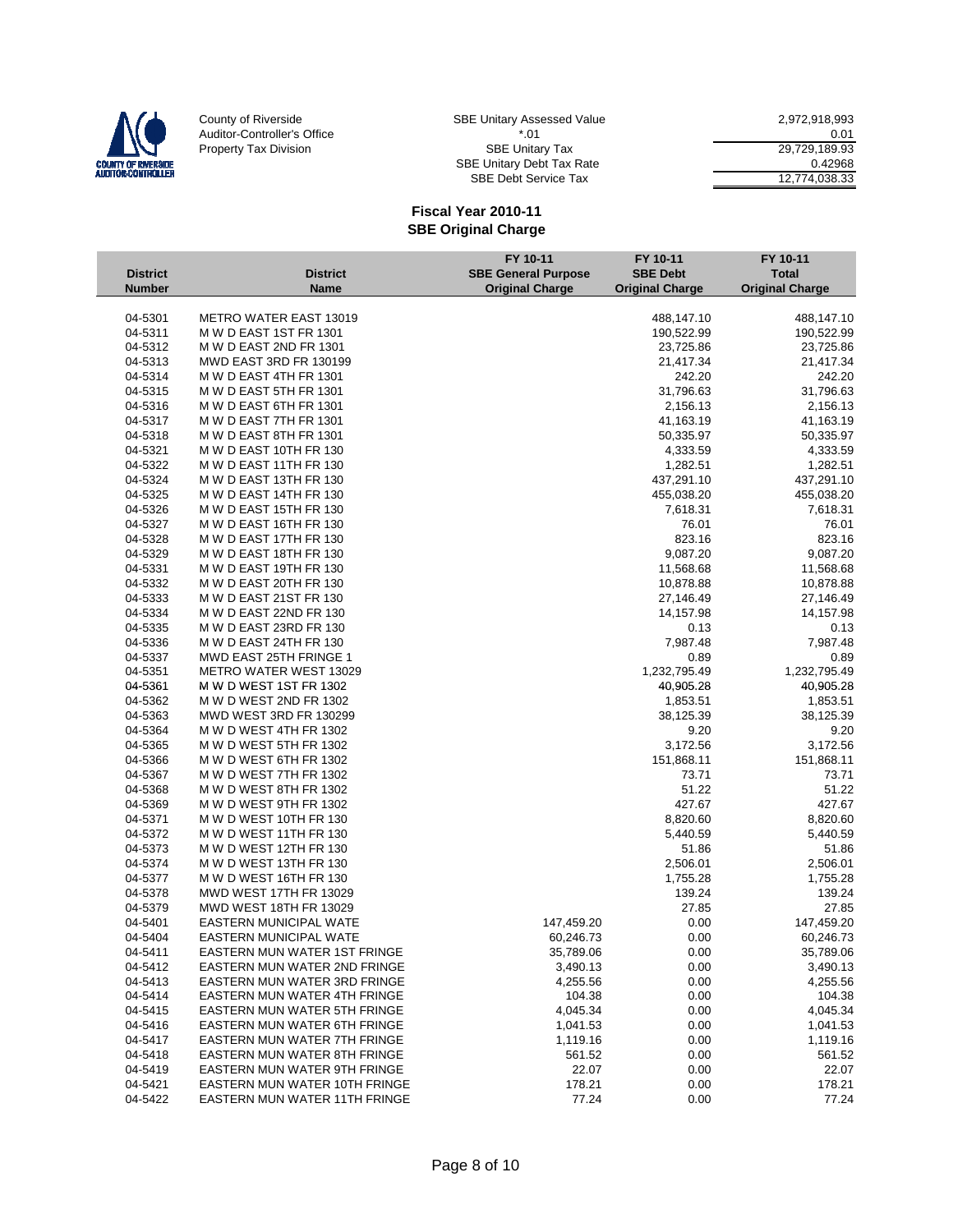

SBE Debt Service Tax 12,774,038.33

|                 |                                      | FY 10-11                   | FY 10-11               | FY 10-11               |
|-----------------|--------------------------------------|----------------------------|------------------------|------------------------|
| <b>District</b> | <b>District</b>                      | <b>SBE General Purpose</b> | <b>SBE Debt</b>        | <b>Total</b>           |
| <b>Number</b>   | <b>Name</b>                          | <b>Original Charge</b>     | <b>Original Charge</b> | <b>Original Charge</b> |
|                 |                                      |                            |                        |                        |
| 04-5423         | <b>EASTERN MUN WATER 12TH FRINGE</b> | 4.07                       | 0.00                   | 4.07                   |
| 04-5424         | <b>EASTERN MUN WATER 13TH FRINGE</b> | 16,986.86                  | 0.00                   | 16,986.86              |
| 04-5425         | <b>EASTERN MUN WATER 14TH FRINGE</b> | 4,059.98                   | 0.00                   | 4,059.98               |
| 04-5426         | <b>EASTERN MUN WATER 15TH FRINGE</b> | 858.89                     | 0.00                   | 858.89                 |
| 04-5427         | <b>EASTERN MUN WATER 16TH FRINGE</b> | 12.24                      | 0.00                   | 12.24                  |
| 04-5428         | EASTERN MUN WATER 17TH FRINGE        | 19.75                      | 0.00                   | 19.75                  |
| 04-5429         | <b>EASTERN MUN WATER 18TH FRINGE</b> | 264.53                     | 0.00                   | 264.53                 |
| 04-5430         | <b>EASTERN MUN WATER 19TH FRINGE</b> | 616.22                     | 0.00                   | 616.22                 |
| 04-5434         | <b>EASTERN MUN WATER 20TH FRINGE</b> | 142.16                     | 0.00                   | 142.16                 |
| 04-5435         | <b>EASTERN MUN WATER 21ST FRINGE</b> | 457.32                     | 0.00                   | 457.32                 |
| 04-5437         | <b>EASTERN MUN WATER 22ND FRINGE</b> | 1,267.95                   | 0.00                   | 1,267.95               |
| 04-5443         | EASTERN MUN WATER 24TH FRINGE        | 1,837.47                   | 0.00                   | 1,837.47               |
| 04-5453         | EASTERN MUN WATER IMP DIST 3         | 39,066.59                  | 0.00                   | 39,066.59              |
| 04-5455         | EASTERN MUN WATER IMP DIST 5         | 32.35                      | 0.00                   | 32.35                  |
| 04-5457         | EASTERN MUN WATER IMP DIST 7         | 140.95                     | 0.00                   | 140.95                 |
| 04-5459         | EASTERN MUN WATER IMP DIST 9         | 1,549.09                   | 0.00                   | 1,549.09               |
| 04-5461         | EASTERN MUN WATER IMP DIST 10        | 5,983.24                   | 0.00                   | 5,983.24               |
| 04-5462         | EASTERN MUN WATER IMP DIST 11        | 191.30                     | 0.00                   | 191.30                 |
| 04-5463         | EASTERN MUN WATER IMP DIST 12        | 421.74                     | 0.00                   | 421.74                 |
| 04-5464         | <b>EASTERN MUN WATER IMP DIST 13</b> | 9,282.37                   | 0.00                   | 9,282.37               |
| 04-5466         | EASTERN MUN WATER IMP DIST 15        | 24.18                      | 0.00                   | 24.18                  |
| 04-5468         | EASTERN MUN WTR IMP DIST 17          | 22,327.71                  | 0.00                   | 22,327.71              |
| 04-5469         | EASTERN MUN WATER IMP DIST 18        | 447.91                     | 0.00                   | 447.91                 |
| 04-5473         | <b>EASTERN MUN WTR IMP DIST 21</b>   | 2,194.93                   | 0.00                   | 2,194.93               |
| 04-5474         | EASTERN MUN WTR IMP DI               | 0.00                       | 180,935.31             | 180,935.31             |
| 04-5483         | EASTERN MUN WATER IMP DIST C         | 5,361.78                   | 0.00                   | 5,361.78               |
| 04-5484         | EASTERN MUN WTR IMP DIST U-13        | 9,527.52                   | 0.00                   | 9,527.52               |
| 04-5489         | EASTERN MUN WTR IMP DIST U-10        | 978.17                     | 0.00                   | 978.17                 |
| 04-5491         | EASTERN MUN WTR IMP DIST U-1         | 8,695.62                   | 0.00                   | 8,695.62               |
| 04-5493         | EASTERN MUN WATER IMP DIST U-3       | 7,236.05                   | 0.00                   | 7,236.05               |
| 04-5494         | EASTERN MUN WTR IMP DIST U-4         | 918.33                     | 0.00                   | 918.33                 |
| 04-5495         | EASTERN MUN WATER IMP DIST U-5       | 230.19                     | 0.00                   | 230.19                 |
| 04-5496         | EASTERN MUN WTR IMP DIST U-6         | 628.03                     | 0.00                   | 628.03                 |
| 04-5497         | EASTERN MUN WTR IMP DIST U-7         | 311.46                     | 0.00                   | 311.46                 |
| 04-5498         | EASTERN MUN WTR IMP DIST U-8         | 35,583.91                  | 496,740.07             | 532,323.98             |
| 04-5501         | ELSINORE VALLEY MUNICIPAL WATER      | 63,696.44                  | 0.00                   | 63,696.44              |
| 04-5512         | ELSINORE VAL MUN WTR 2ND FRINGE      | 3,800.18                   | 0.00                   | 3,800.18               |
| 04-5513         | ELSINORE VAL MUN WTR 3               | 0.08                       | 0.00                   | 0.08                   |
| 04-5514         | ELSINORE VAL MUN WTR 4TH FRINGE      | 223.94                     | 0.00                   | 223.94                 |
| 04-5515         | ELSINORE VAL MUN WTR 5TH FRINGE      | 201.99                     | 0.00                   | 201.99                 |
| 04-5516         | ELSINORE VAL MUN WTR 6TH FRINGE      | 7,626.61                   | 0.00                   | 7,626.61               |
| 04-5517         | ELSINORE VAL MUN WTR 7TH FRINGE      | 59.09                      | 0.00                   | 59.09                  |
| 04-5519         | ELSINORE VAL MUN WTR 9TH FRINGE      | 3.62                       | 0.00                   | 3.62                   |
| 04-5520         | ELSINORE VAL MUN WTR 10TH FRINGE     | 136.59                     | 0.00                   | 136.59                 |
| 04-5552         | ELS VAL MUN WTR IMP 1 1ST FRINGE     | 659.74                     | 0.00                   | 659.74                 |
| 04-5601         | LAKE HEMET MUNICIPAL WATER           | 29,363.94                  | 0.00                   | 29,363.94              |
| 04-5611         | LAKE HEMET MUNICIPAL WTR IMP U-2     | 666.34                     | 0.00                   | 666.34                 |
| 04-5651         | SAN BERNARDINO V MUN WTR DEBT SV     | 479.58                     | 10,341.73              | 10,821.31              |
| 04-5701         | <b>WESTERN MUNICIPAL WATER</b>       | 105,787.90                 | 0.00                   | 105,787.90             |
| 04-5711         | WESTERN MUN WATER 1ST FRINGE         | 3,123.68                   | 0.00                   | 3,123.68               |
| 04-5712         | WESTERN MUN WATER 2ND FRINGE         | 114.11                     | 0.00                   | 114.11                 |
| 04-5713         | WESTERN MUN WATER 3RD FRINGE         | 1,601.91                   | 0.00                   | 1,601.91               |
| 04-5714         | WESTERN MUN WATER 4TH FRINGE         | 3.38                       | 0.00                   | 3.38                   |
| 04-5715         | WESTERN MUN WATER 5TH FRINGE         | 45.85                      | 0.00                   | 45.85                  |
|                 |                                      |                            |                        |                        |